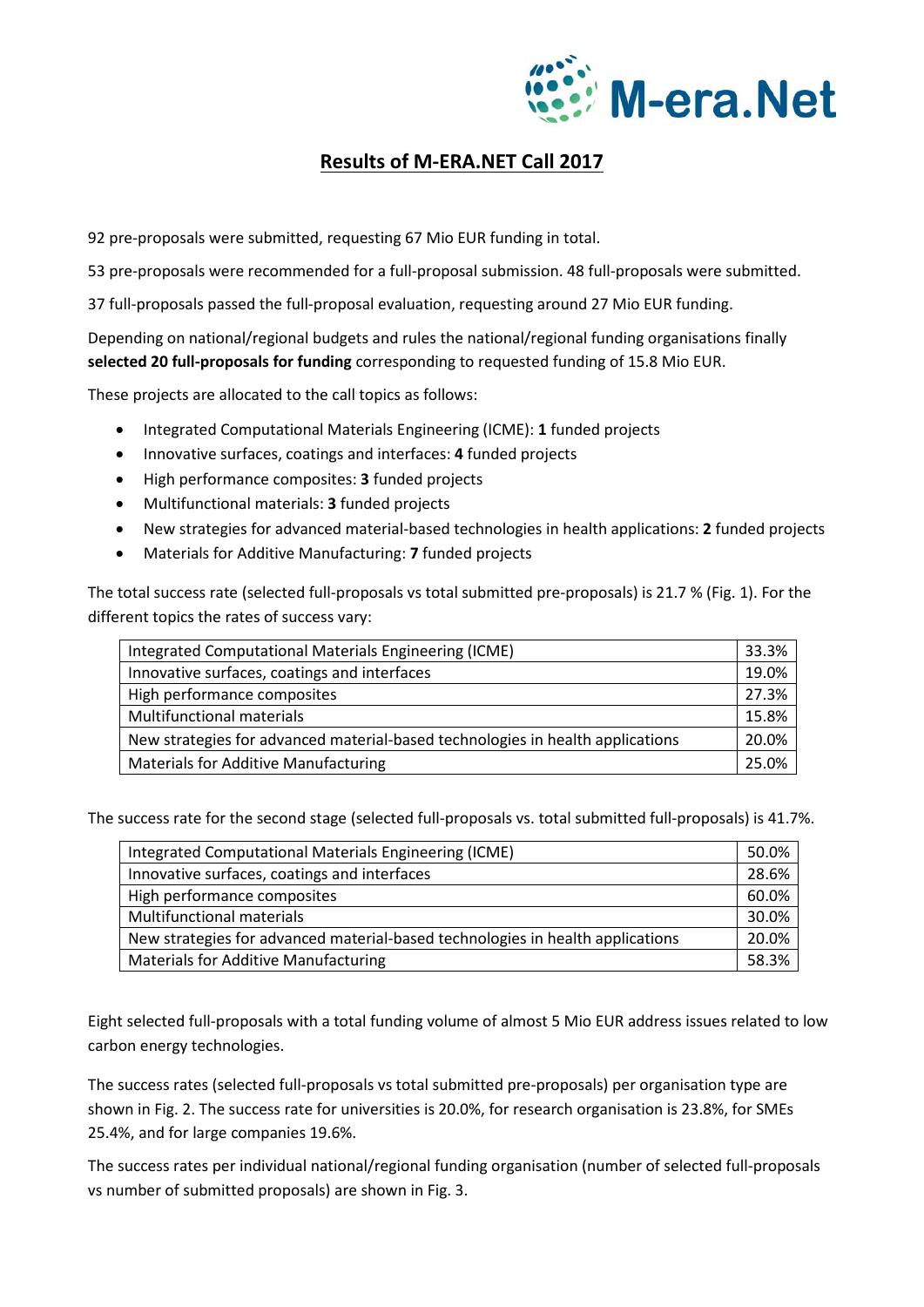



**Fig 1: Number of participations: selected full-proposals compared to rejected pre-proposals for all six call topics.**



**Fig 2.: Number of participations: selected full-proposals compared to rejected proposals for all organisation types.**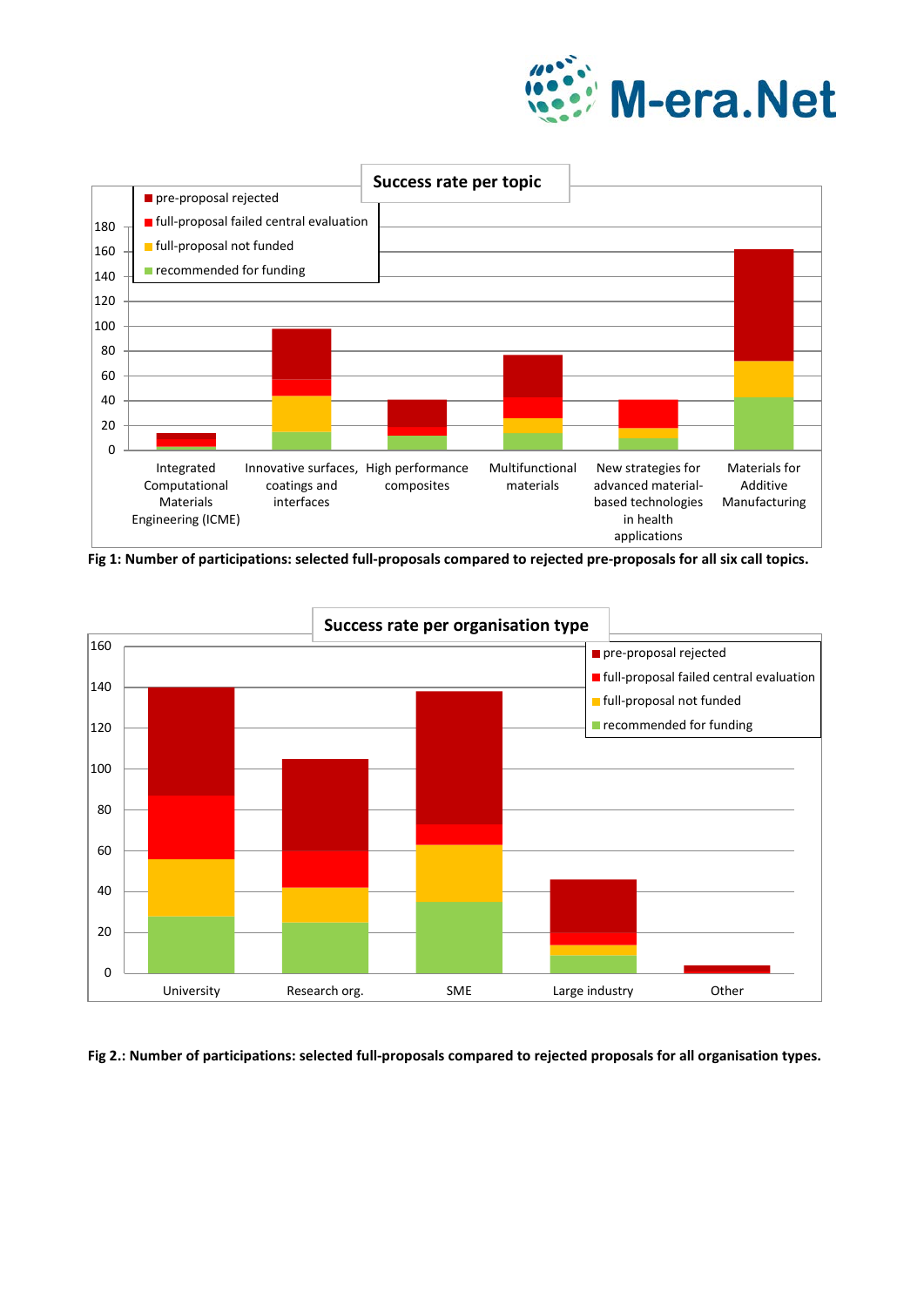



**Fig 3.: Total number of participations: success rate from pre-proposal phase to selected full-proposals.**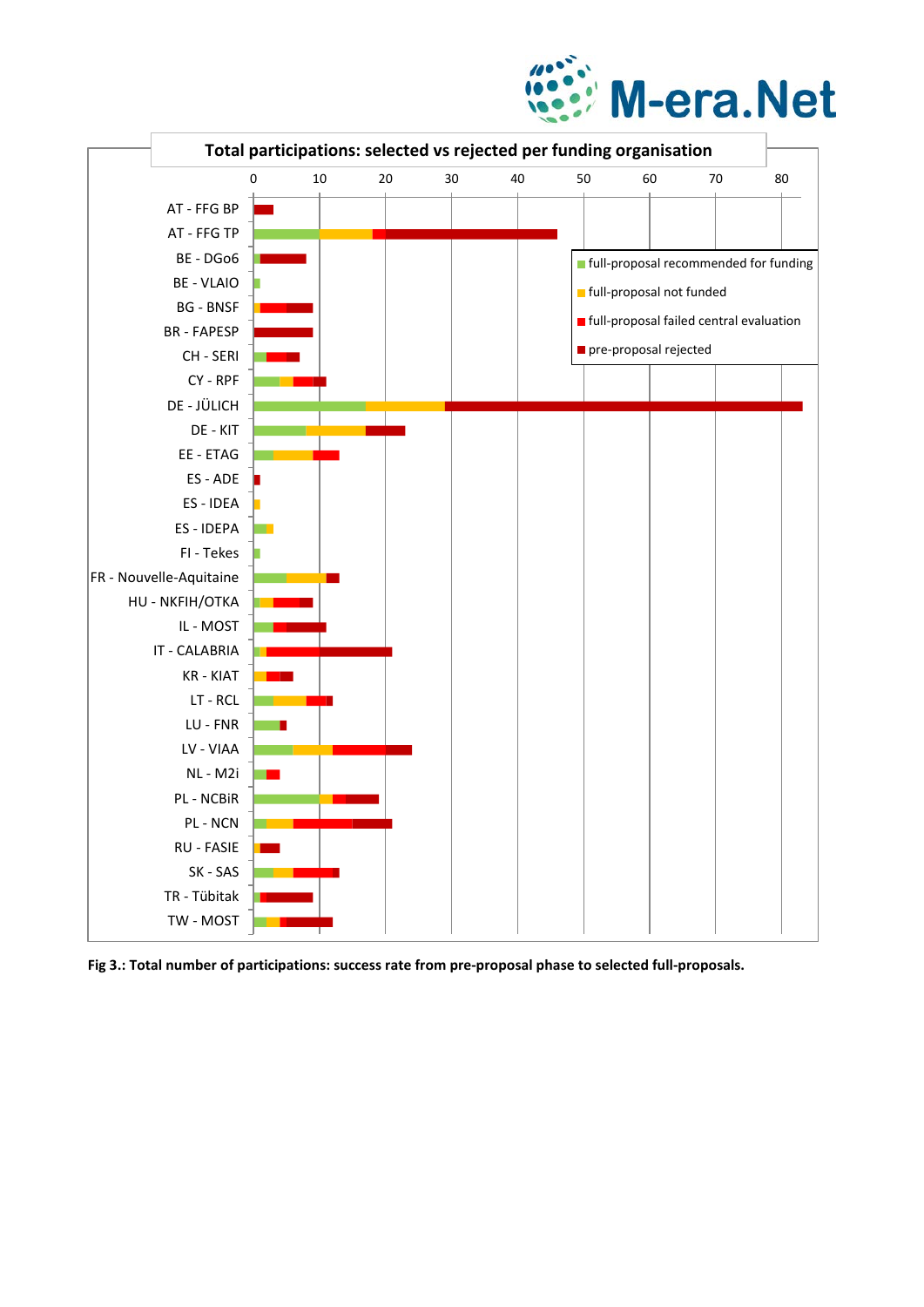

**Requested funding per topic**



**Fig 4.: Selected full-proposals: total project volumes and requested funding (EUR) per call topic.**



**Fig 5.: Selected full-proposals: total requested funding and total planned costs (EUR) per organisation type.**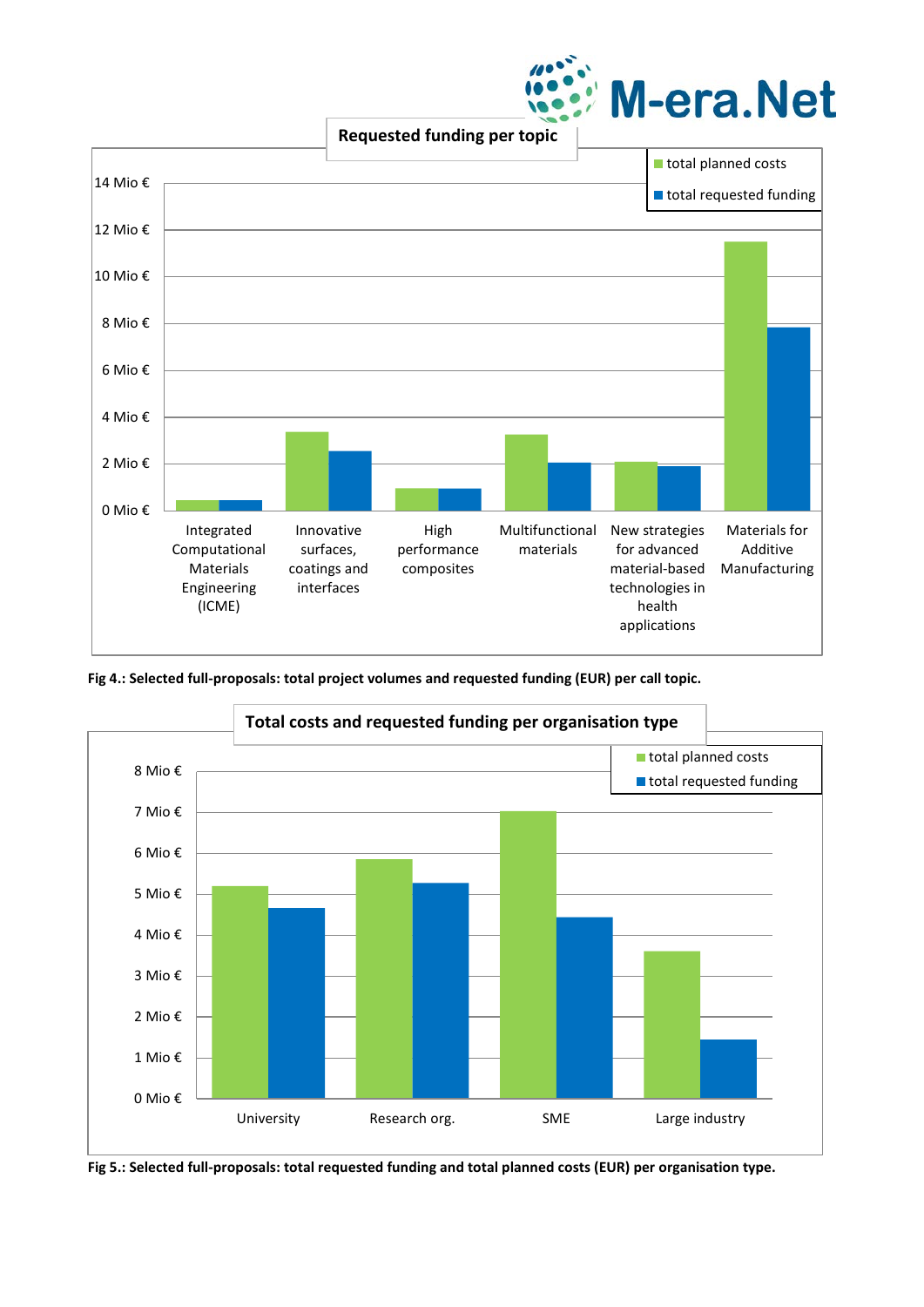

For selected full-proposals the total project volumes and requested funding per call topic are shown in Fig. 4. The topic with the highest amount of requested funding is "Materials for Additive Manufacturing" with 7.8 Mio EUR. This is followed by the topics "Innovative surfaces, coatings and interfaces" and "Multifunctional materials" with 2.6 and 2.1 Mio EUR. For the topics "New strategies for advanced material-based technologies in health applications", "High performance composites" and "Integrated Computational Materials Engineering (ICME)" 1.9 Mio EUR and 1.0 Mio EUR and 0.5 Mio EUR funding are requested.

In the selected full-proposals 4.7 Mio EUR funding are requested by universities, 5.3 Mio EUR funding by research organisations, 4.4 Mio EUR funding by SMEs and 1.4 Mio EUR funding by large industry (Fig. 5).

Ten projects are coordinated by research institutions, seven by universities, two by SMEs and one project is coordinated by a large company (Fig. 6).



**Fig 6.: Selected full-proposals: number of coordinators per organisation type.**

The projects start from Technology Readiness Level (TRL) 2 (technology concept formulated) to TRL 5 (technology validated in relevant environment) (Fig. 7).Most of them start with TRL 3 (experimental proof of concept). The TRL which is targeted on the end of the project is between TRL 3 and TRL 8 (system complete and qualified) (Fig. 8). Most projects indicate an End-TRL of 6 (technology demonstrated in relevant environment). The average TRL of projects recommended for funding are higher compared to the Call 2016. In 2016 the average TRL at the project start was 2.5 compared to 3.0 in 2017. The target TRL of funded project in 2016 was in average 4.8 and now increased in the 2017 Call to 5.2.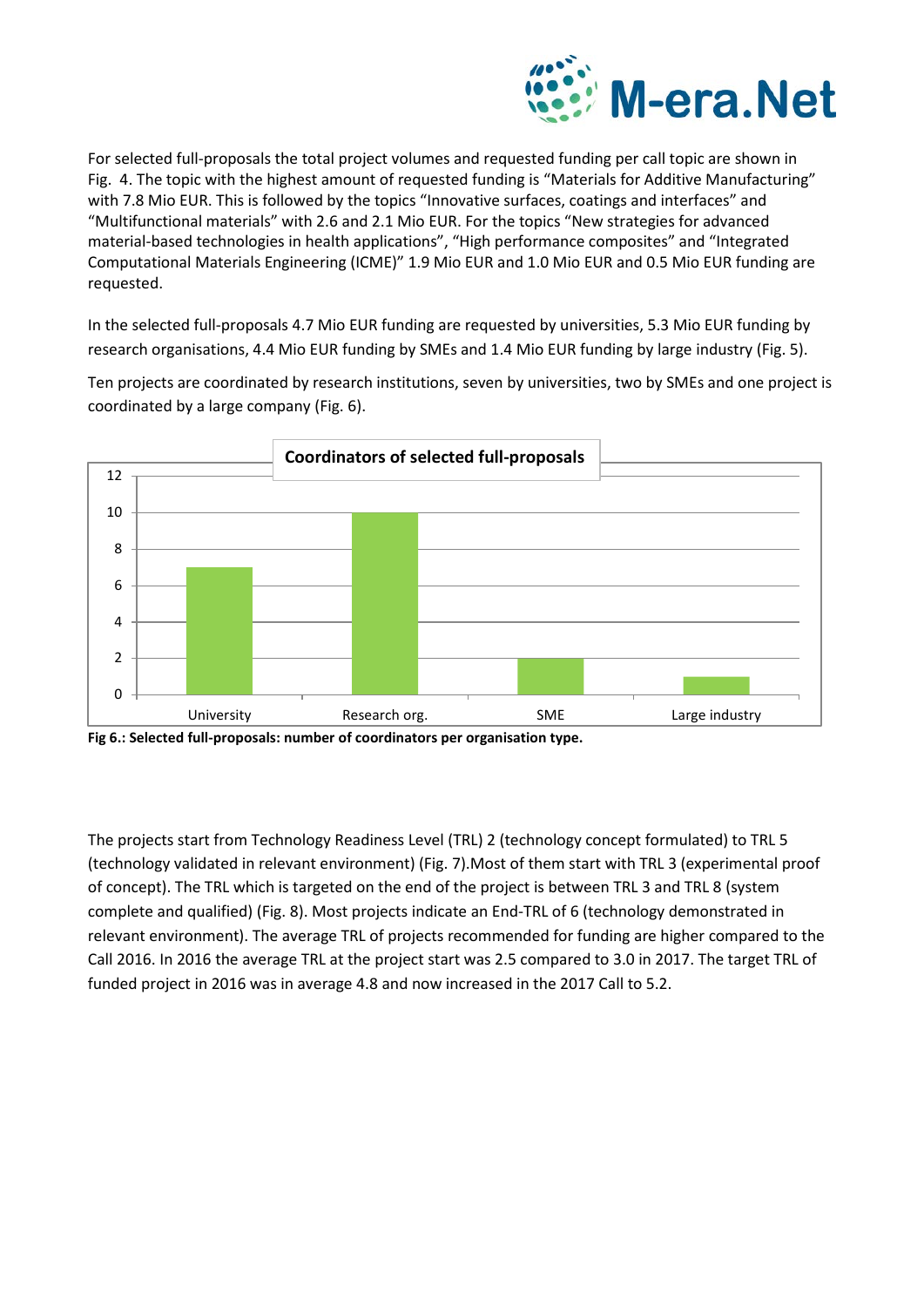



**Fig 7.: Selected full-proposals: number of applicants per start Technology Readiness Level.**





The requested funding of selected full-proposals per funding organisation is illustrated in Fig. 10.

Fig. 11 shows the distribution of applicants of successful proposals per topic and per country.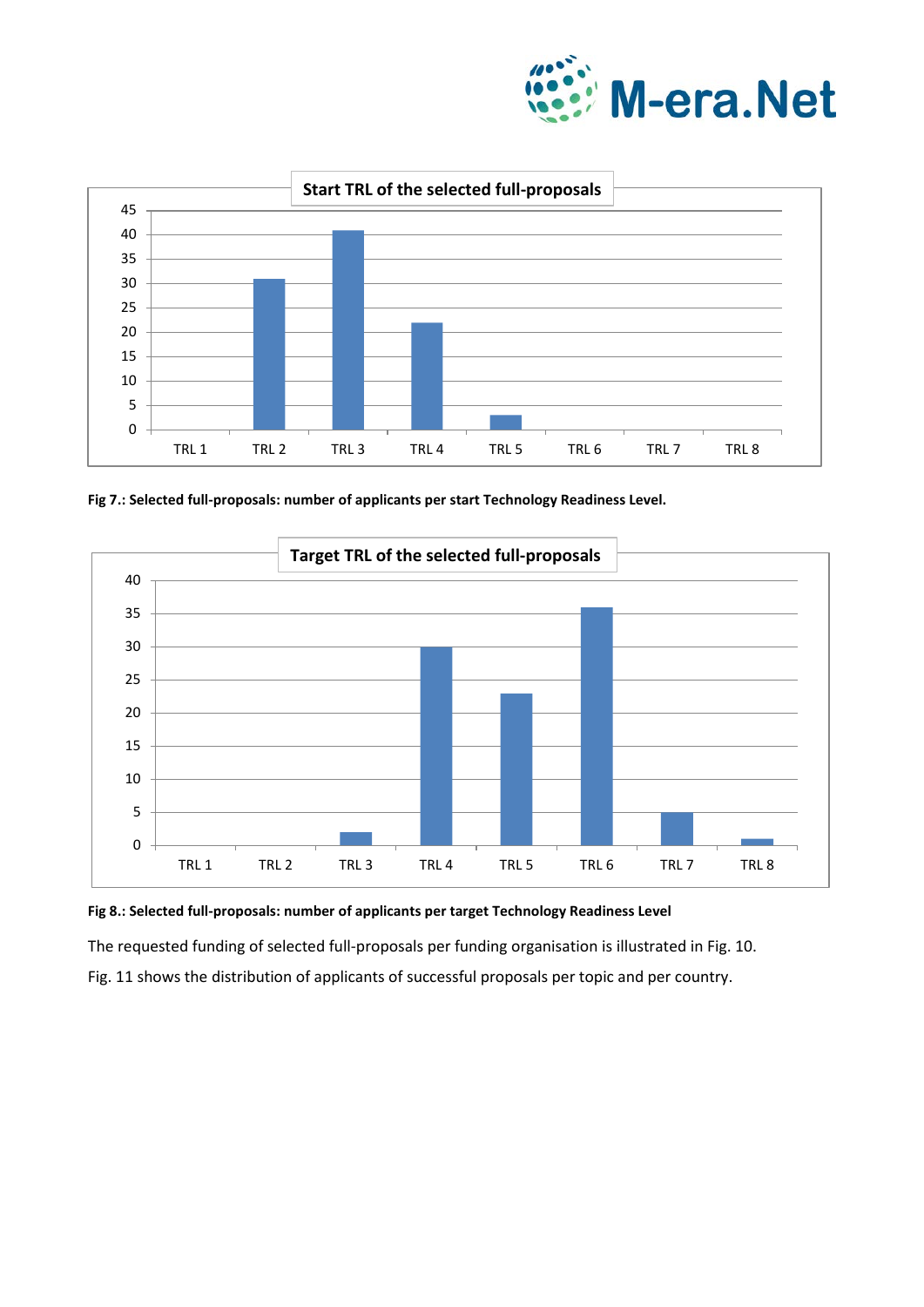



**Fig 10.: Select full-proposals: requested funding per funding organisation (EUR).**